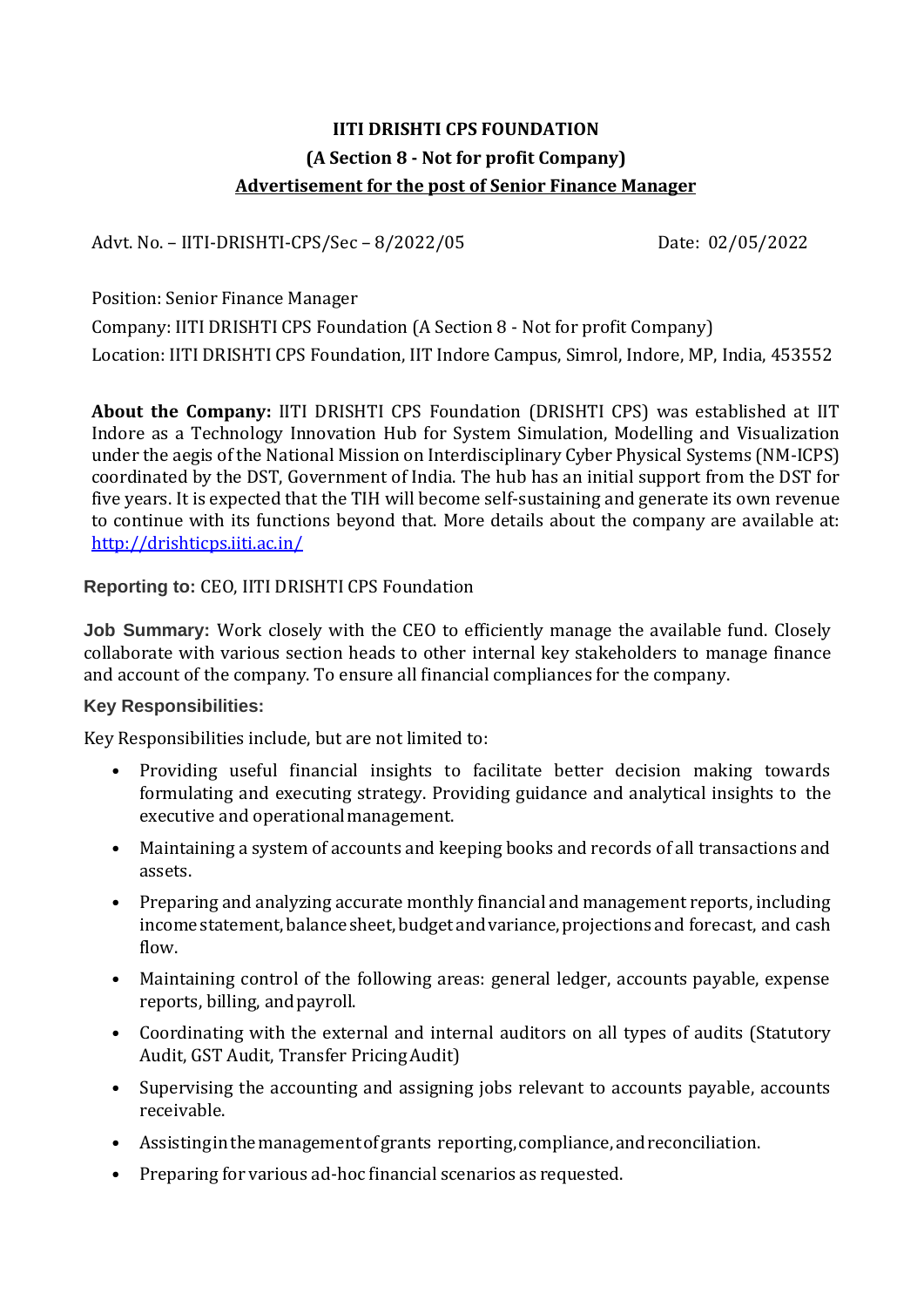- Ensuring that all financial transactions are processed accurately, are timely, and follow generally accepted accountingprinciples.
- Developing, implementing, and maintaining processes and controls that along current best practices for transaction processing as per the GFR.
- Managing, overseeing, processing (as appropriate), and acting as a backup for processing the following transaction elements: accounts payable, revenueandexpenses, fixedassets, cash,bankreconciliations, andallocations.
- Performing 'month-end closing' procedures that include overhead allocations, account reconciliations, and scheduleupdates.
- Assisting in the issuance of timely, accurate, and complete financial statements at all levels of governance including: the Board of Directors; Executive; and Management.
- Assisting in the preparation of the draft audited financial statements and tax returns.
- Coordinating the preparation offinancial information in the annual report.
- Recommending and reporting on benchmarks employed for measuring the company's financial performance.
- Preparation of cash flowstatement, annual budget, and forecasts.
- Calculating variances in the budget and reporting significant issues to the management.
- Providing financial analysis and modeling as needed, in particular for capital investments, pricing decisions, and contract negotiations.
- Preparing and assisting with the development of audit schedules for the annual audit.
- Overseeing tax and regulatorypayments, returns filings, and compliance.
- Preparation of Utilization Certificate (UC) and Schedule of Expenditure (SE) on monthly basis.
- Ensuring Registrar of Companies (ROC) compliance
- Coordinating and assisting for applying various approvals and concessions on timely basis.
- Any other company related task assigned by Reporting Officer or Competent Authority.

## **Qualifications:**

Chartered Accountant

## **Desired Profile:**

Following additional qualification are desirable:

- Prior experience of working with any company and managing similar activities
- Well versed with Tally and MS office (word/power point/excel)
- General management skill